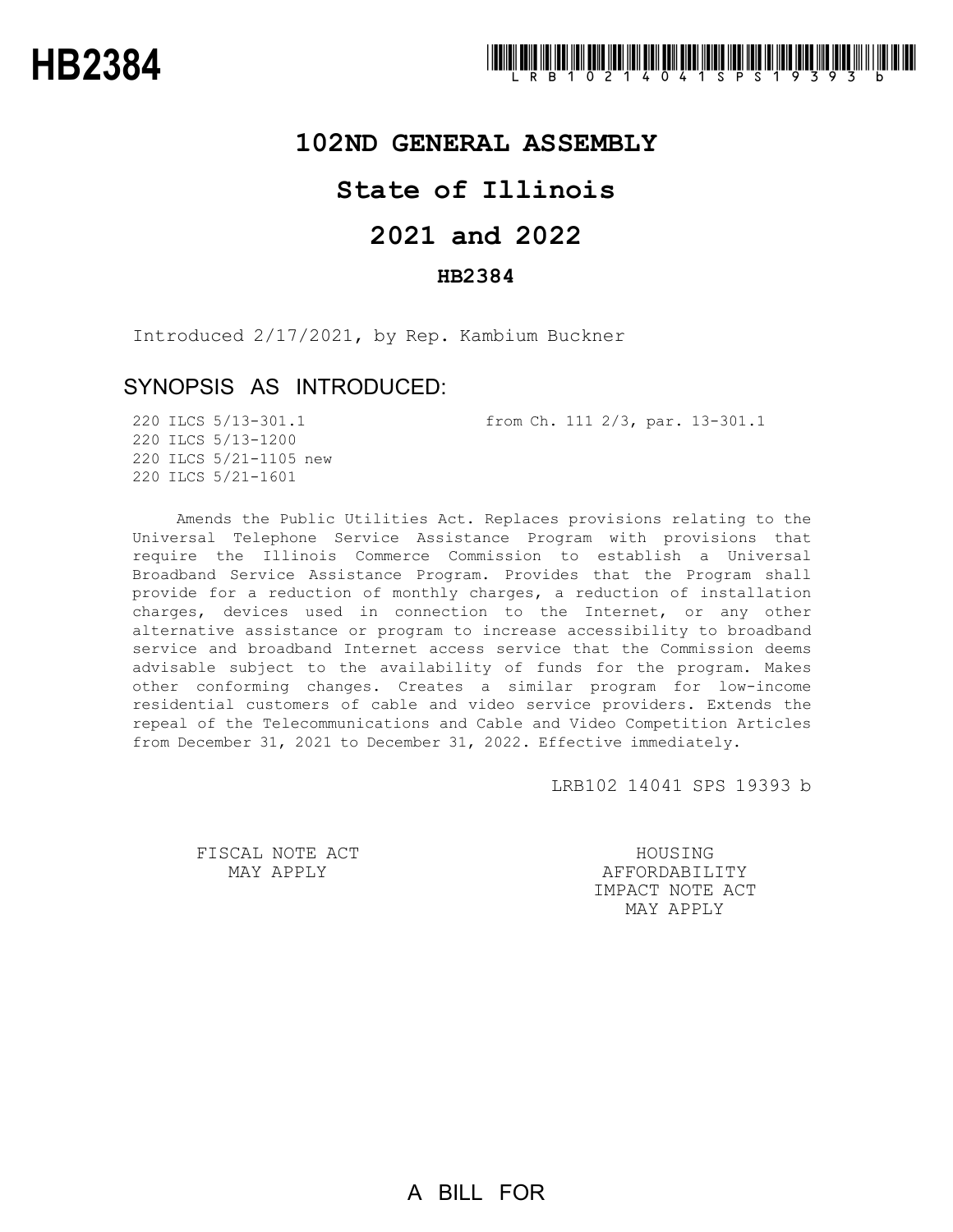1

AN ACT concerning regulation.

#### **Be it enacted by the People of the State of Illinois, represented in the General Assembly:** 2 3

Section 5. The Public Utilities Act is amended by changing Section 13-301.1, 13-1200, and 21-1601 and by adding Section 21-1105 as follows: 4 5 6

(220 ILCS 5/13-301.1) (from Ch. 111 2/3, par. 13-301.1) (Section scheduled to be repealed on December 31, 2021) Sec. 13-301.1. Universal Broadband <del>Telephone</del> Service Assistance Program. 7 8 9 10

(a) The Commission shall by rule or regulation establish a Universal Broadband Telephone Service Assistance Program for low-income low income residential customers. The program shall provide for a reduction of monthly access line charges, a reduction of installation connection charges, devices used in connection to the Internet, or any other alternative assistance or program to increase accessibility to broadband telephone service and broadband Internet access service that the Commission deems advisable subject to the availability of funds for the program as provided in subsections (d) and (e). The Commission shall establish eligibility requirements for benefits under the program, provided those eligibility requirements allow for eligibility verification by 11 12 13 14 15 16 17 18 19 20 21 22 23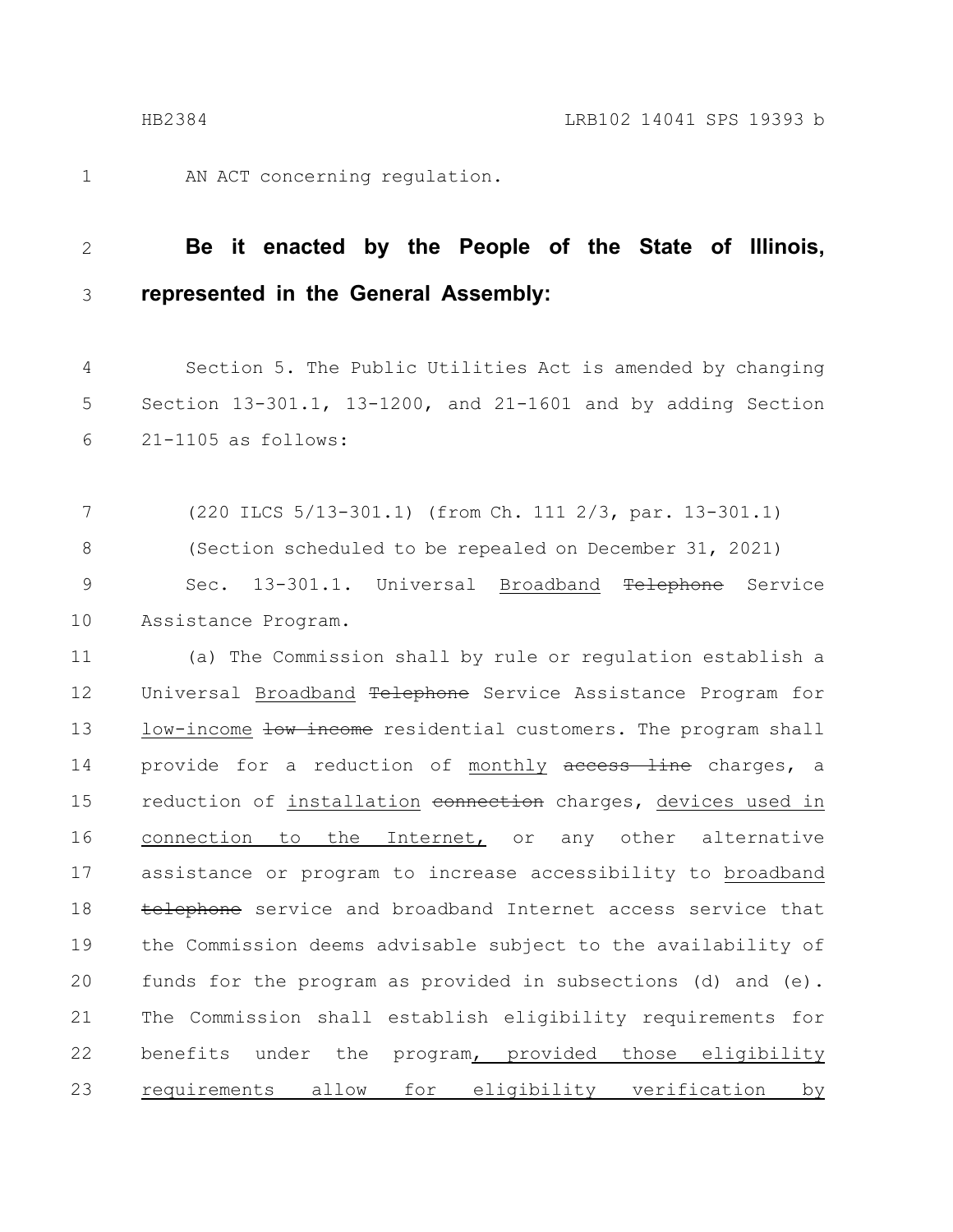participants' zip code. 1

(b) (Blank). The Commission shall adopt rules providing for enhanced enrollment for eligible consumers to receive lifeline service. Enhanced enrollment may include, but is limited to, joint marketing, joint application, or joint processing with the Low-Income Home Energy Assistance Program, the Medicaid Program, and the Food Stamp Program. The Department of Human Services, the Department of Healthcare and Family Services, and the Department of Commerce and Economic Opportunity, upon request of the Commission, shall assist in the adoption and implementation of those rules. The Commission and the Department of Human Services, the Department of Healthcare and Family Services, and the Department of Commerce and Economic Opportunity may enter into memoranda of understanding establishing the respective duties of the Commission and the Departments in relation to enhanced enrollment. 2 3 4 5 6 7 8 9 10 11 12 13 14 15 16 17

18

### (c) (Blank). <del>In this Section:</del>

"Lifeline service" means a retail local service offering described by  $47$  CFR  $54.401(a)$ , as amended. 19 20

(d) The Commission shall require by rule or regulation that each telecommunications carrier, wireless carrier, and Interconnected VoIP service provider providing communication local exchange telecommunications services notify its customers that if the customer wishes to participate in the funding of the Universal Broadband Telephone Service 21 22 23 24 25 26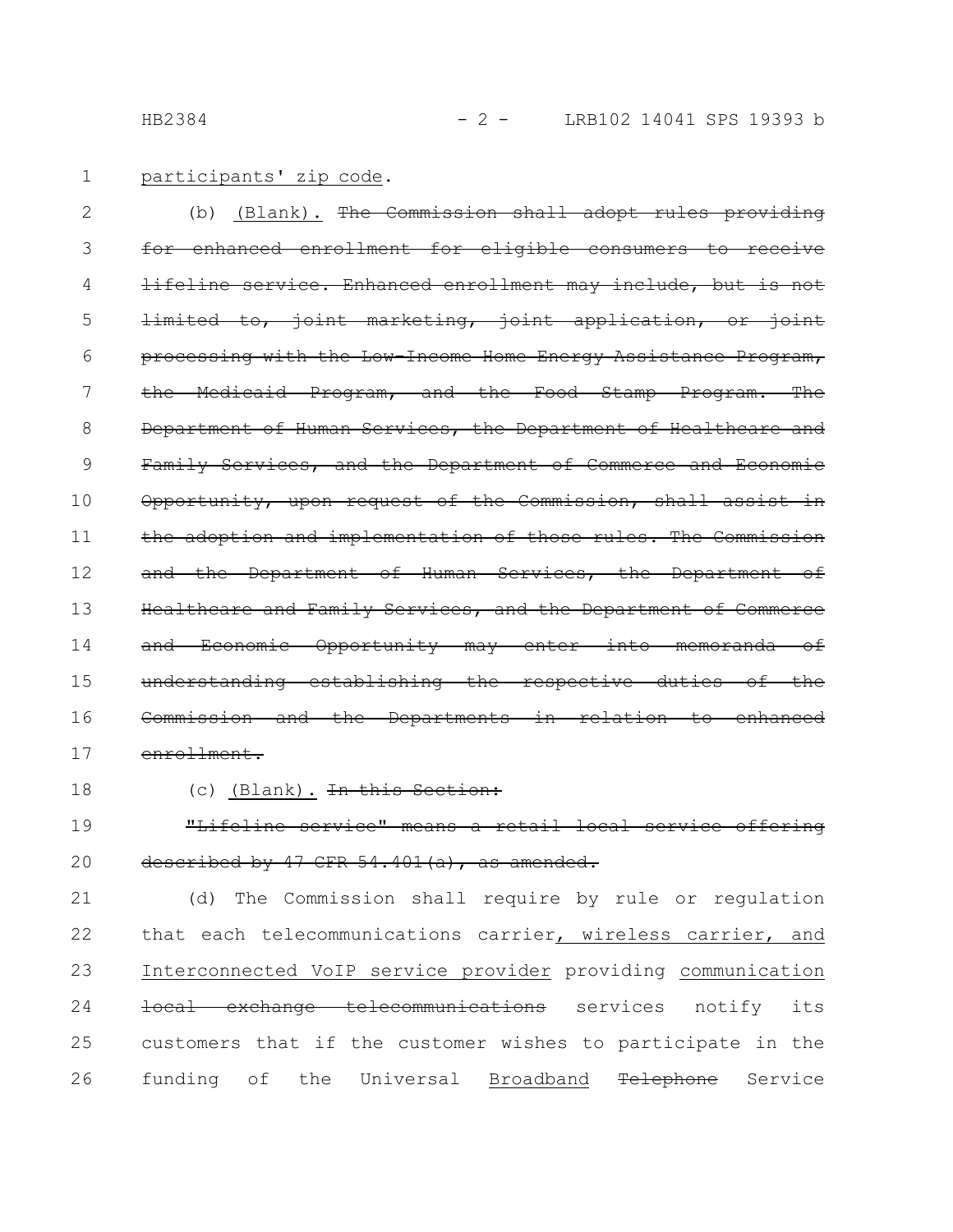Assistance Program he or she may do so by electing to contribute, on a monthly basis, a fixed amount that will be included in the customer's monthly bill. The customer may cease contributing at any time upon providing notice to the telecommunications carrier providing communications local exchange telecommunications services. The notice shall state that any contribution made will not reduce the customer's bill for communications telecommunications services. Failure to remit the amount of increased payment will reduce the contribution accordingly. The Commission shall specify the monthly fixed amount or amounts that customers wishing to contribute to the funding of the Universal Broadband Telephone Service Assistance Program may choose from in making their contributions. Every telecommunications carrier, wireless carrier, and Interconnected VoIP service provider providing communication local exchange telecommunications services shall remit the amounts contributed in accordance with the terms of the Universal Broadband Telephone Service Assistance Program. 1 2 3 4 5 6 7 8 9 10 11 12 13 14 15 16 17 18

(e) Amounts collected and remitted under subsection (d) may, to the extent the Commission deems advisable, be used for funding a program to be administered by the entity designated by the Commission as administrator of the Universal Broadband Telephone Service Assistance Program for educating and assisting low-income residential customers with a transition to Internet protocol-based networks and services. This entity shall include telecommunications carriers, wireless carriers, 19 20 21 22 23 24 25 26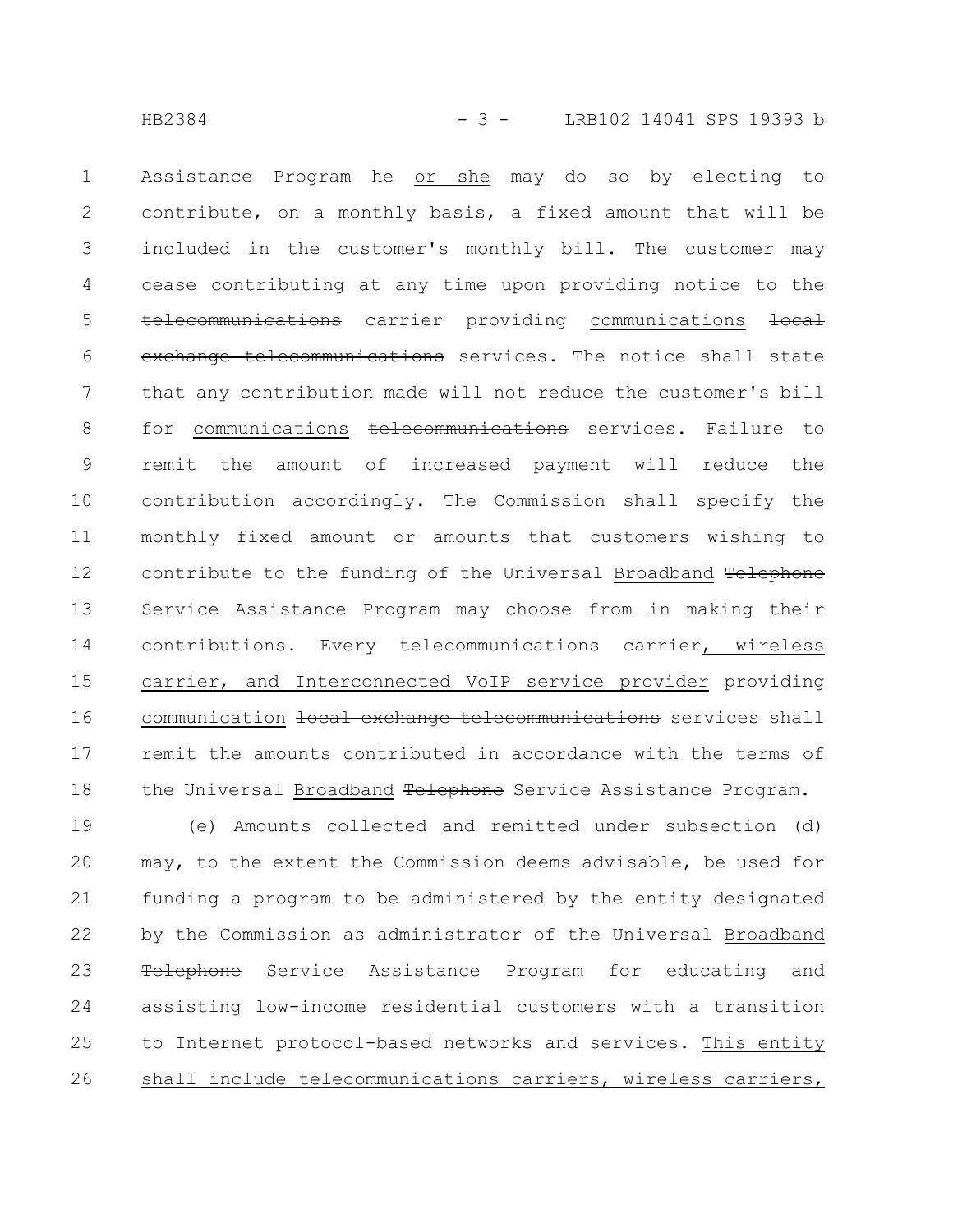HB2384 - 4 - LRB102 14041 SPS 19393 b

Interconnected VOIP carriers, cable and video providers, the Illinois Attorney General, and consumer groups, such that the entity is balanced between service providers and consumer groups. This program may include, but need not be limited to, measures designed to notify and educate residential customers regarding the availability of alternative voice services with access to 9-1-1, access to and use of broadband Internet access service, and pricing options. 1 2 3 4 5 6 7 8

(Source: P.A. 100-20, eff. 7-1-17.) 9

(220 ILCS 5/13-1200) 10

(Section scheduled to be repealed on December 31, 2021) Sec. 13-1200. Repealer. This Article is repealed December 31, 2022 2021. 11 12 13

- (Source: P.A. 100-20, eff. 7-1-17; 101-639, eff. 6-12-20.) 14
- (220 ILCS 5/21-1105 new) 15

Sec. 21-1105. Universal Broadband Service Assistance Program. (a) The Commission shall by rule establish a Universal Broadband Service Assistance Program for low-income residential customers of cable and video service providers. The program shall provide for a reduction of monthly charges, a reduction of installation charges, devices used in connection to the Internet, or any other alternative assistance or program to increase accessibility to broadband 16 17 18 19 20 21 22 23 24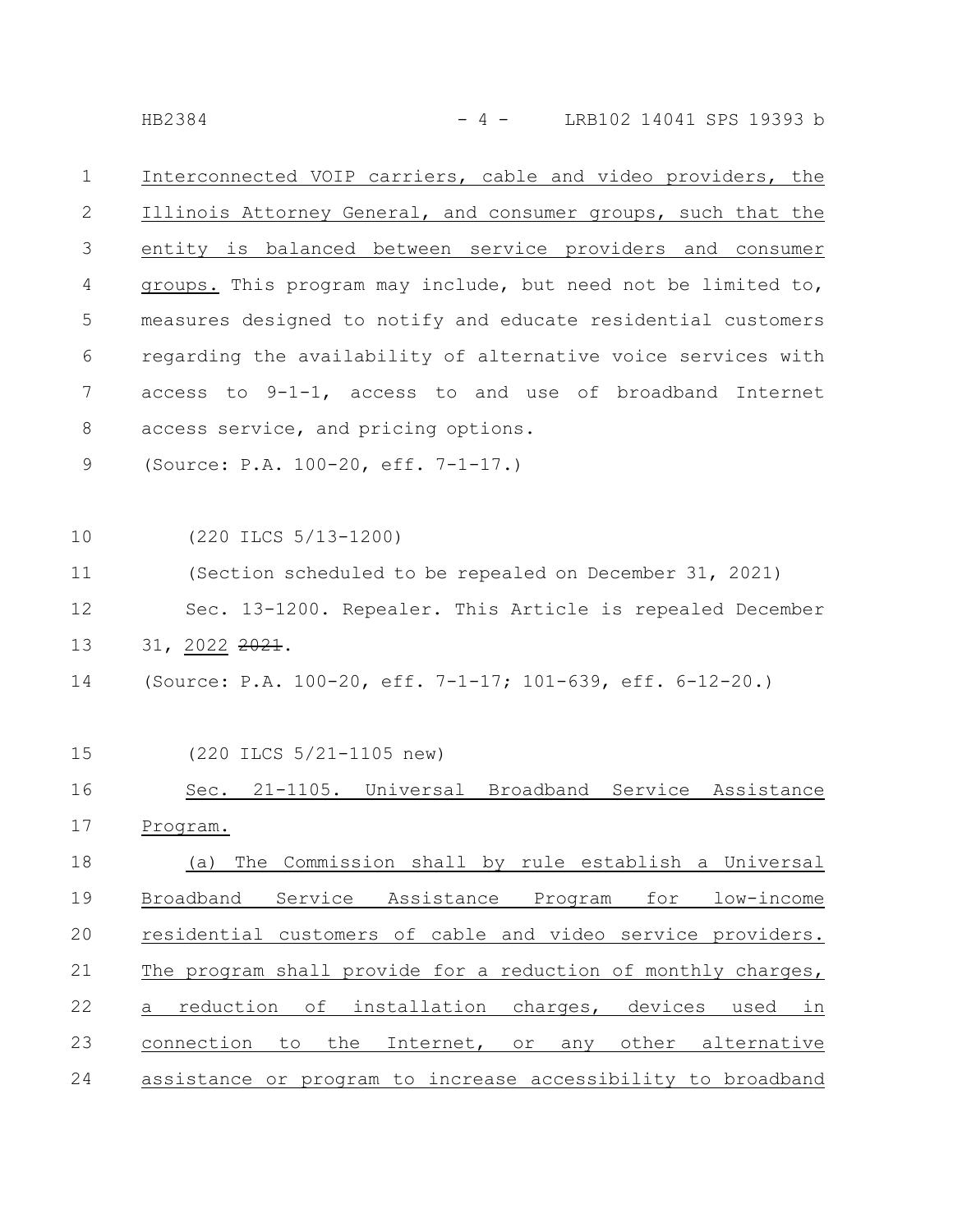| $\mathbf 1$     | service and<br>broadband Internet access service that the      |
|-----------------|----------------------------------------------------------------|
| $\mathbf{2}$    | Commission deems advisable subject to the availability of      |
| $\mathfrak{Z}$  | funds for the program as provided in subsections (b) and (c).  |
| $\overline{4}$  | The Commission shall establish eligibility requirements for    |
| 5               | benefits under the program, provided those eligibility         |
| 6               | requirements allow for eligibility verification by             |
| $7\phantom{.0}$ | participants' zip code.                                        |
| $8\,$           | (b) The Commission shall require by rule that each cable       |
| $\mathsf 9$     | and video service provider notify its customers that if the    |
| 10              | customer wishes to participate in the funding of the Universal |
| 11              | Broadband Service Assistance Program he or she may do so by    |
| 12              | electing to contribute, on a monthly basis, a fixed amount     |
| 13              | that will be included in the customer's monthly bill. The      |
| 14              | customer may cease contributing at any time upon providing     |
| 15              | notice to the cable and video service provider. The notice     |
| 16              | shall state that any contribution made will not reduce the     |
| 17              | customer's bill for broadband services. Failure to remit the   |
| 18              | amount of increased payment will reduce the contribution       |
| 19              | accordingly. The Commission shall specify the monthly fixed    |
| 20              | amount or amounts that customers wishing to contribute to the  |
| 21              | funding of the Universal Broadband Service Assistance Program  |
| 22              | may choose from in making their contributions. Every cable and |

video service provider providing service shall remit the amounts contributed in accordance with the terms of the Universal Broadband Service Assistance Program. 23 24 25

(c) Amounts collected and remitted under subsection (b) 26